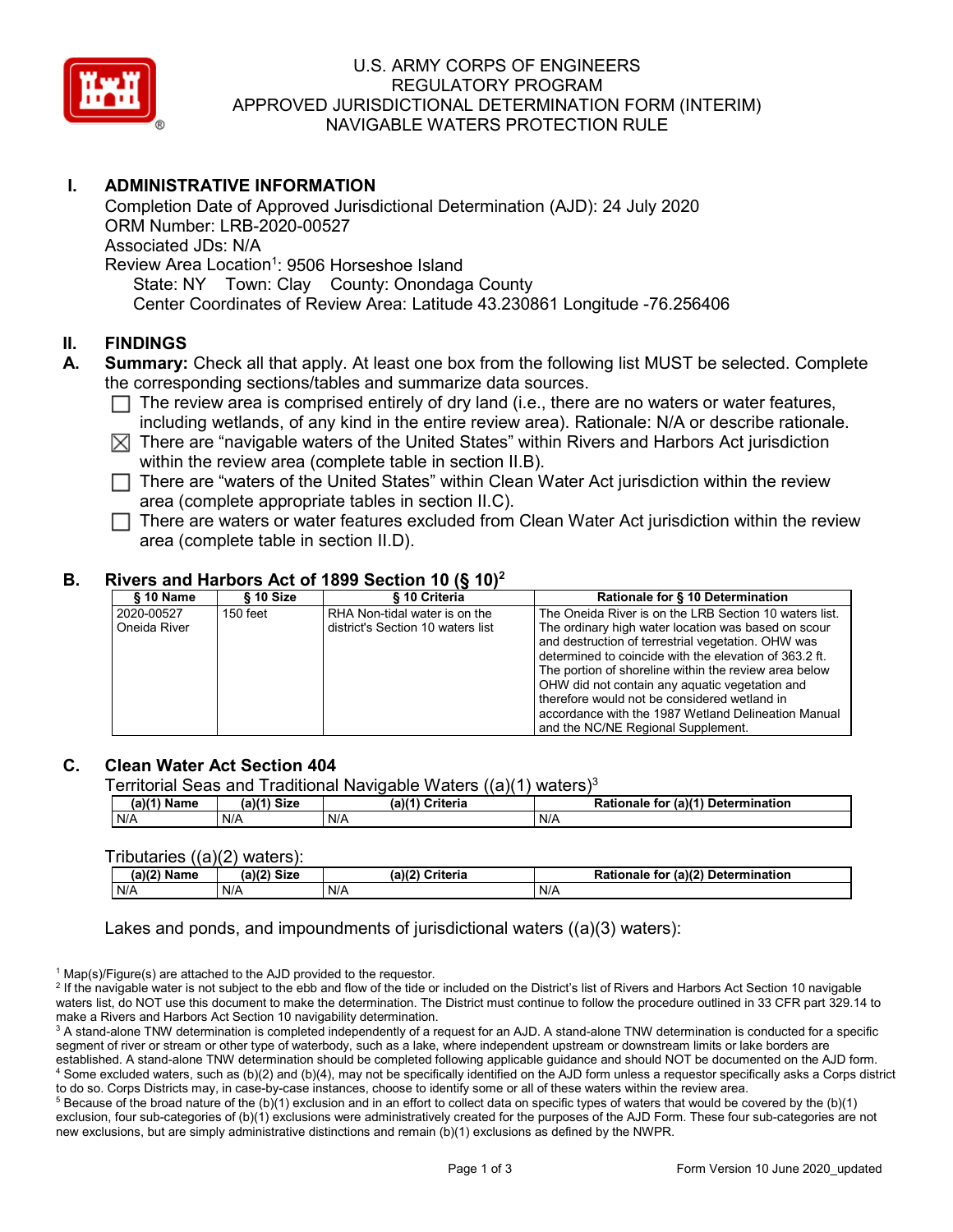

### U.S. ARMY CORPS OF ENGINEERS REGULATORY PROGRAM APPROVED JURISDICTIONAL DETERMINATION FORM (INTERIM) NAVIGABLE WATERS PROTECTION RULE

| (a)<br>Name | a)(3) Size | ۱۵۱.<br>$\sim$ $\sim$ $\sim$ $\sim$ $\sim$<br>ינטוונ. | (a)(3)<br><b>Detern</b><br>mination<br>tor<br>Rationale |
|-------------|------------|-------------------------------------------------------|---------------------------------------------------------|
| N/A         | N/A        | N/A                                                   | N/A                                                     |

Adjacent wetlands ((a)(4) waters):

| (a)(4) M<br>Name | (a)(4) Size | .<br>Criteria<br>(a)(4) | for (a)(4) Determination ﴿<br><b>Rationale</b> |
|------------------|-------------|-------------------------|------------------------------------------------|
| N/A              | N/A         | N/A                     | N/F                                            |

#### **D. Excluded Waters or Features**

Excluded waters  $((b)(1) - (b)(12))^4$ :

| <b>Exclusion Name</b> | <b>Size</b><br>Exclusion | :xclusion° | <b>Rationale for Exclusion Determination</b> |
|-----------------------|--------------------------|------------|----------------------------------------------|
| N/A                   | N/A                      | N/A        | N/F                                          |

### **III. SUPPORTING INFORMATION**

- **A. Select/enter all resources** that were used to aid in this determination and attach data/maps to this document and/or references/citations in the administrative record, as appropriate.
	- **\_x\_** Information submitted by, or on behalf of, the applicant/consultant: *Title(s) and date(s).Shoreline Repair plans prepared by MBL Engineering dated 6/29/2020 based on 6/9/20 site visit with NYS Department of Environmental Conservation (NYSDEC) staff.* This information *is* sufficient for purposes of this AJD. Rationale: *N/A*
	- **Data sheets prepared by the Corps: Title(s) and/or date(s).**<br>**X** Photographs: *Site photos provided by consultant dated 5/3*
	- **X** Photographs: *Site photos provided by consultant dated 5/30/2019, 3/25/2020 & Google Earth Aerial photos dated 4/13/2017*
	- **\_\_\_** Corps Site visit(s) conducted on: *Date(s).*
	- **\_\_\_** Previous Jurisdictional Determinations (AJDs or PJDs): *ORM Number(s) and date(s).*
	- **\_\_** Antecedent Precipitation Tool: *provide detailed discussion in Section III.B.*
	- **\_\_\_** USDA NRCS Soil Survey: *Title(s) and/or date(s).*
	- **\_\_\_** USFWS NWI maps: *Title(s) and/or date(s).*
	- **\_x\_** USGS topographic maps: *Title(s) and/or date(s).Baldwinsville Quad from USACE ORM*

| Data Source (select)       | Name and/or date and other relevant information                      |  |
|----------------------------|----------------------------------------------------------------------|--|
| <b>USGS Sources</b>        | N/A.                                                                 |  |
| <b>USDA Sources</b>        | N/A.                                                                 |  |
| <b>NOAA Sources</b>        | N/A.                                                                 |  |
| <b>USACE Sources</b>       | NAVIGABLE WATERWAYS IN BUFFALO DISTRICT WHERE DEPARTMENT OF THE ARMY |  |
|                            | PERMITS ARE REQUIRED. STATE OF NEW YORK dated 1/7/1999               |  |
| State/Local/Tribal Sources | $N/A$ .                                                              |  |
| <b>Other Sources</b>       | $N/A$ .                                                              |  |

# **Other data sources used to aid in this determination:**

# **B. Typical year assessment(s):** N/A.

 $1$  Map(s)/Figure(s) are attached to the AJD provided to the requestor.

<sup>2</sup> If the navigable water is not subject to the ebb and flow of the tide or included on the District's list of Rivers and Harbors Act Section 10 navigable waters list, do NOT use this document to make the determination. The District must continue to follow the procedure outlined in 33 CFR part 329.14 to make a Rivers and Harbors Act Section 10 navigability determination.

<sup>3</sup> A stand-alone TNW determination is completed independently of a request for an AJD. A stand-alone TNW determination is conducted for a specific segment of river or stream or other type of waterbody, such as a lake, where independent upstream or downstream limits or lake borders are established. A stand-alone TNW determination should be completed following applicable guidance and should NOT be documented on the AJD form. <sup>4</sup> Some excluded waters, such as (b)(2) and (b)(4), may not be specifically identified on the AJD form unless a requestor specifically asks a Corps district to do so. Corps Districts may, in case-by-case instances, choose to identify some or all of these waters within the review area.

 $5$  Because of the broad nature of the (b)(1) exclusion and in an effort to collect data on specific types of waters that would be covered by the (b)(1) exclusion, four sub-categories of (b)(1) exclusions were administratively created for the purposes of the AJD Form. These four sub-categories are not new exclusions, but are simply administrative distinctions and remain (b)(1) exclusions as defined by the NWPR.